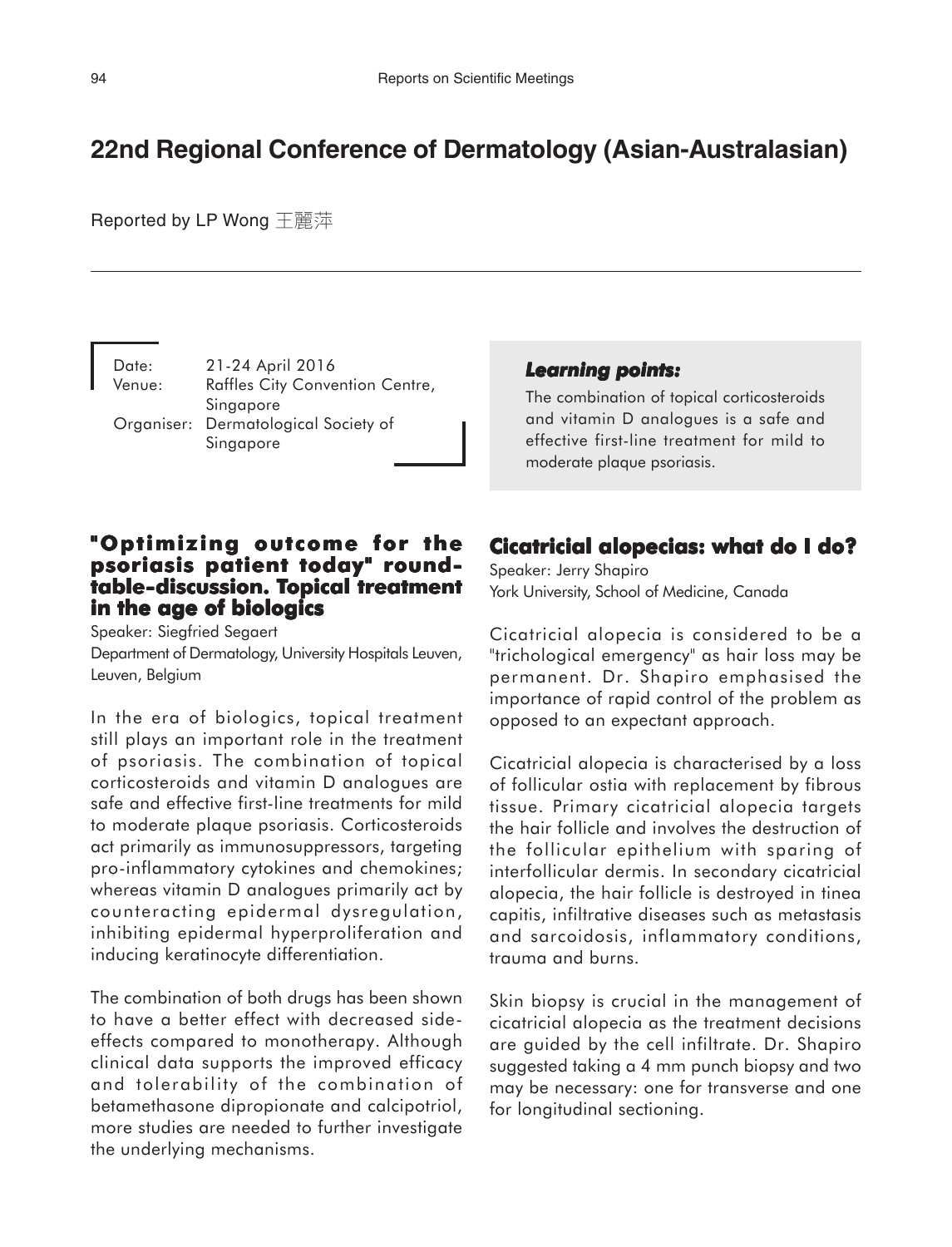For patients suffering from discoid lupus erythematosus, if less than 10% of the scalp is involved, ultrapotent topical corticosteroids with or without corticosteroid injections may be used to prevent deterioration. If more than 10% of the scalp is involved, the use of hydroxychloroquine plus ultrapotent topical steroids, plus steroid injections, plus oral use of prednisolone may be necessary.

Patients with lichen planopilaris present with peripheral hyperkeratosis, or frontal fibrosing alopecia. According to the speaker's experience, intralesional steroid with or without oral tetracycline may prevent or slow down the progression of frontal fibrosing alopecia.

#### *Learning points: Learning*

Cicatricial alopecia is considered to be a "trichological emergency" as hair loss may be permanent. Skin biopsy is necessary and crucial in the management of cicatricial alopecia as the treatment decisions are guided by the cell infiltrate.

### **Varicose veins − surgical vs nonsurgical treatments**

Speaker: Jason Yang Chang Gung Memorial Hospital, Taiwan

Varicose veins may be asymptomatic and treatment in such cases is for cosmetic reason. When symptoms are present, e.g. heaviness, lower limb swelling, pain, fatigue, cramp, skin changes and ulcers, treatment is warranted. The treatment options include lifestyle modification, compression stockings, surgical and nonsurgical procedures.

In general, weight control, exercise, elevation of the legs and compression stockings are advised. Non-surgical procedures for varicose veins include: sclerotherapy and vein ablation by laser. Endovascular ablation by radiofrequency or laser can close the large veins with leaky valves. Surgery for varicose veins includes micro-incision phlebectomy and large varicose vein stripping.

#### *Learning points: Learning points:*

Treatment of varicose veins depends on the severity of symptoms, location and cause. Most patients need a combination of surgical or non-surgical treatments to achieve the best results.

### **Updates in the management of Updates of infantile haemangiomas and other vascular anomalies**

Speaker: David Luk Department of Paediatrics and Adolescent Medicine, United Christian Hospital, Hong Kong

Infantile haemangiomas are benign vascular lesions that typically appear during the first few weeks of life. Superficial haemangiomas are usually raised, bright red lumps over the skin. Deep haemangiomas may appear bluish in colour and usually present as a swelling and may not be noticeable for the first few weeks after birth.

Most infantile haemangiomas have an uncomplicated clinical course but some require special treatment.

Treatment of infantile haemangiomas is individualised according to the location and size, rate of proliferation and involution, the results after involution and the risk of developing complications. In the following situations, treatment is suggested: 1) if the haemangioma is particularly large or affects areas where resolution may be incomplete e.g. around the nose and lips; 2) if the haemangioma is ulcerating; 3) if the haemangioma is interfering with important functions or development.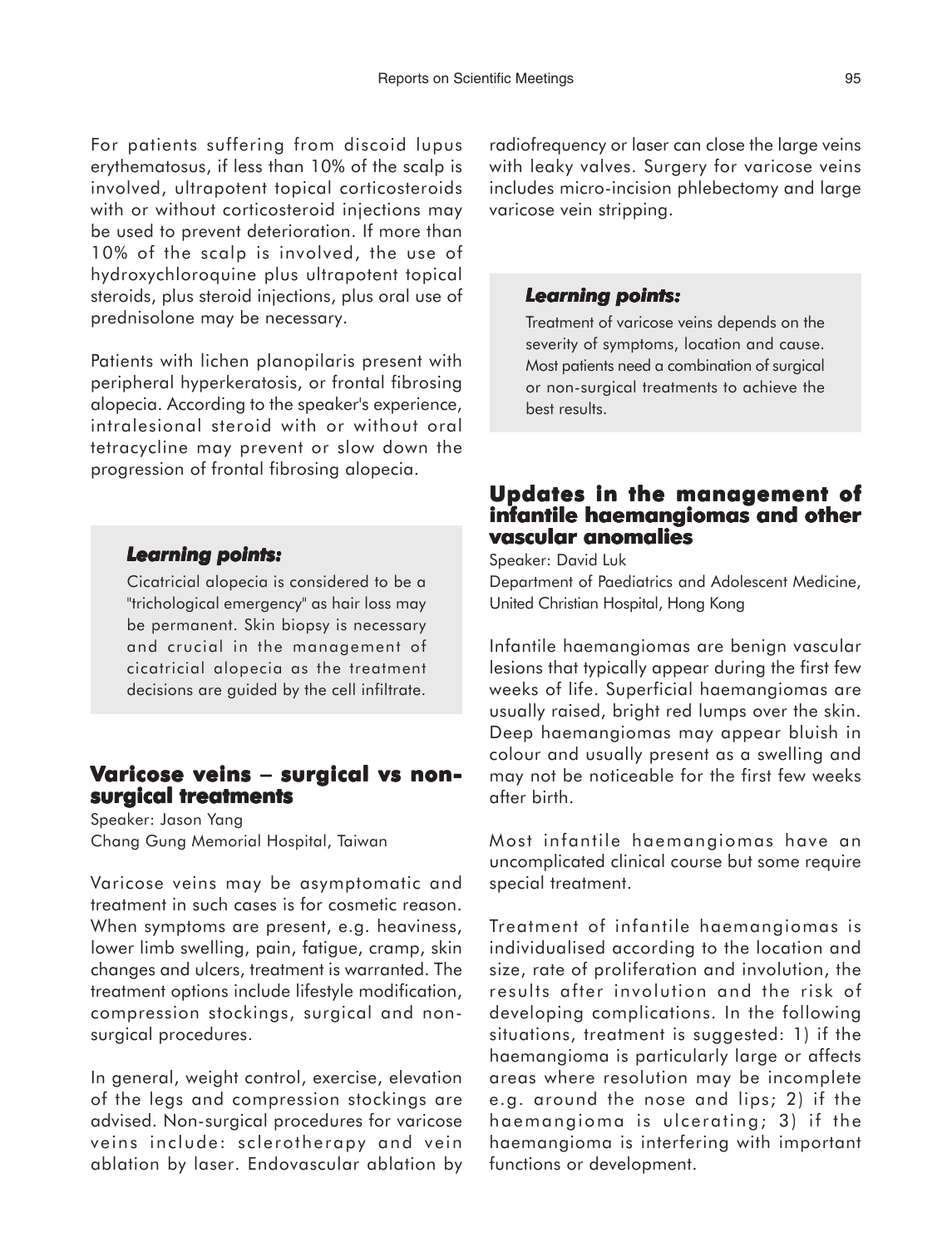Treatment options for infantile haemangiomas include: corticosteroids, topical timolol, oral propranolol, laser treatment or surgery. Dressings, pain relief and antibiotics may also be required.

Dr Luk presented several patients with infantile haemangiomas treated with topical timolol gel. Topical timolol gel is a good choice for superficial haemangioma, patients waiting for propranolol or tapering off propranolol. He also demonstrated the importance of dressings, pain control and the use of antibiotics when complications arise.

Technique-associated complications include injecting too superficially, injecting at a wrong plane or injury and paralysis to facial muscles. Complications such as skin necrosis, intravascular injection and infection must be managed as soon as possible.

Before the procedure, it is advised that physicians must provide adequate counselling and patient education on the potential risks and complications from injectables. The risks and complications can be minimised through adequate knowledge of the anatomy and training.

#### *Learning points: Learning*

The treatment of infantile haemangiomas should be individualised. While most haemangiomas will resolve with time, active management e.g. corticosteroid, propranolol, topical timolol, laser or surgery may be required.

### **Minimising risks of injectables**

Speaker: Nancy Garcia-Tan

Department of Dermatology, University of the East-Ramon Magsaysay Memorial Medical Centre, Philippines

Cosmetic injectables are associated with the risk of early and delayed complications. The causes can be classified into three types: 1) related to the injection; 2) related to the product; 3) related to the injection technique.

Early and expected side effects include: erythema, swelling and bruising at the injection site. The chance of side-effects can be minimised by using smaller gauge needles, slower injection and stopping medications like antiplatelet or anticoagulant few days before the injection. Allergic reactions and granuloma formation are uncommon but have been reported.

#### *Learning points: Learning points:*

Risk assessment and prevention, good patient communication and education, knowledge on the anatomy and adequate training are vital to minimise the risks of injectables.

### **The steroid phobic patient steroid phobic patient**

Speaker: Yung Hian Leow Department of Dermatology, National Skin Centre, Singapore

The use of topical corticosteroids is important in the daily practice of dermatology. Yet, many patients and their care-givers are concerned about the safety of steroid use. Topical corticosteroid phobia is common and the most commonly cited concern is the potential side effect of skin atrophy or skin thinning. There is evidence to support that their fears may affect medication use and thus compromise optimal care and treatment of the patient's skin condition.

There are several management strategies for steroid phobic patients: 1) using a steroidsparing agent, e.g. calcineurin inhibitor to treat eczema; 2) the use of moisturiser can improve